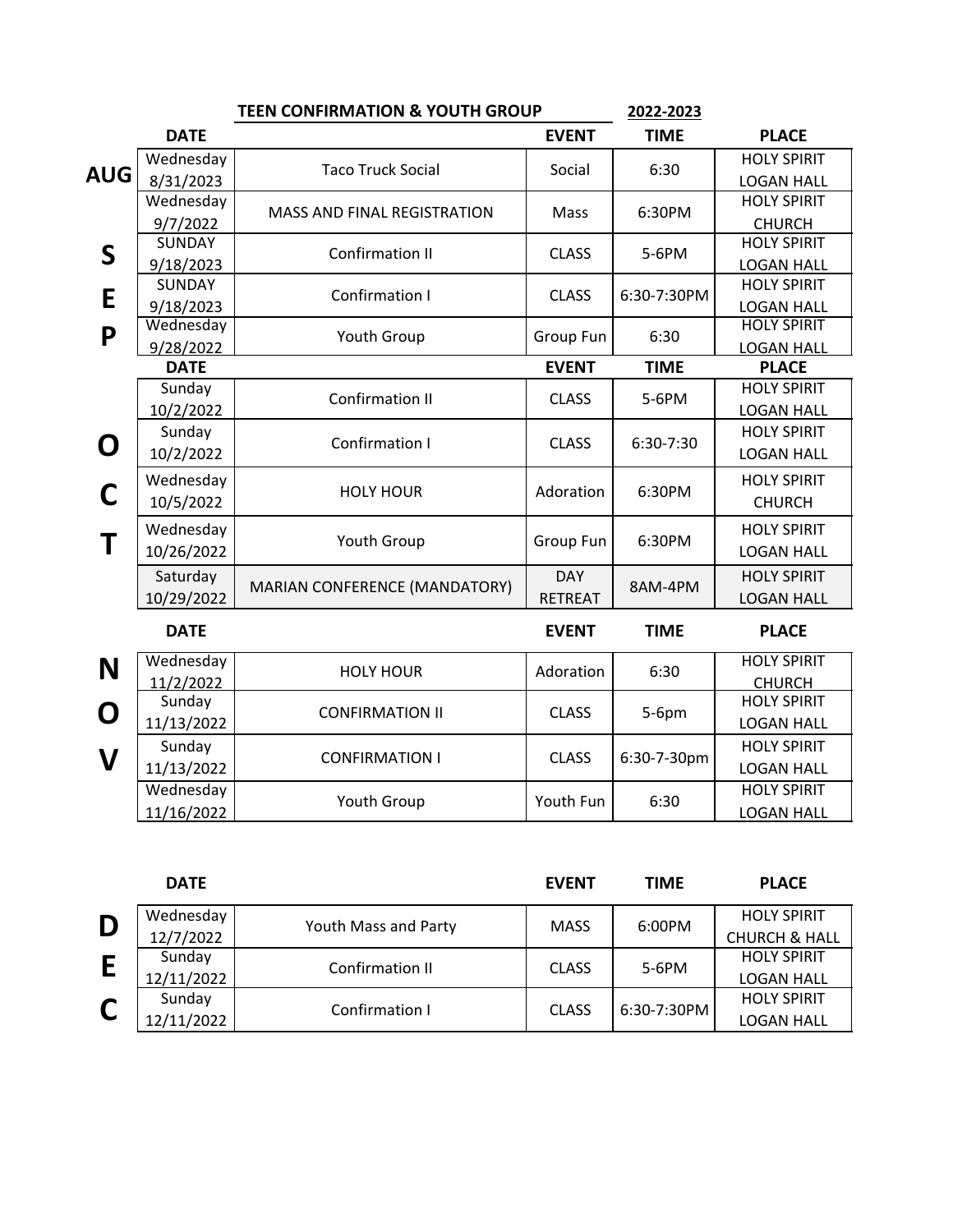|   | <b>DATE</b>            |                                                                          | <b>EVENT</b>        | <b>TIME</b>      | <b>PLACE</b>                            |
|---|------------------------|--------------------------------------------------------------------------|---------------------|------------------|-----------------------------------------|
|   | Wednesday<br>1/4/2023  | <b>HOLY HOUR</b>                                                         | Adoration           | 6:30PM           | <b>HOLY SPIRIT</b><br><b>CHURCH</b>     |
| J | Sunday<br>1/8/2023     | <b>Confirmation II</b>                                                   | <b>CLASS</b>        | 5-6PM            | <b>HOLY SPIRIT</b><br><b>LOGAN HALL</b> |
| A | Sunday<br>1/8/2023     | Confirmation I                                                           | <b>CLASS</b>        | 6:30-7-30PM      | <b>HOLY SPIRIT</b><br><b>LOGAN HALL</b> |
| N | Wednesday<br>1/18/2023 | Youth Group                                                              | Youth Fun           | 6:30PM           | <b>HOLY SPIRIT</b><br><b>LOGAN HALL</b> |
|   | Saturday<br>1/21/2023  | CI & CII - Youth Conference                                              | Day Event           | <b>Times TBC</b> | <b>HOLY SPIRIT</b><br><b>CHURCH</b>     |
|   | <b>DATE</b>            |                                                                          | <b>EVENT</b>        | <b>TIME</b>      | <b>PLACE</b>                            |
|   | Wednesday<br>2/1/2023  | Holy Hour                                                                | Adoration           | 6:30PM           | <b>HOLY SPIRIT</b><br><b>CHURCH</b>     |
| F | Sunday<br>2/5/2023     | <b>Confirmation II</b>                                                   | <b>CLASS</b>        | 5-6PM            | <b>HOLY SPIRIT</b><br><b>LOGAN HALL</b> |
| E | Sunday<br>2/5/2023     | Confirmation I                                                           | <b>CLASS</b>        | 6:30-7-30PM      | <b>HOLY SPIRIT</b><br><b>LOGAN HALL</b> |
| B | Sat&Sun<br>11&12       | <b>Confirmation II Retreat</b>                                           | Retreat             | Weekend          | 3 Rivers                                |
|   | Wednesday<br>2/15/2023 | Youth Group                                                              | Youth Fun           | 6:30PM           | <b>HOLY SPIRIT</b><br><b>LOGAN HALL</b> |
|   | Wednesday<br>2/22/2023 | ASH WEDNESDAY SERVICE                                                    | Ashes               | 6:30PM           | <b>HOLY SPIRIT</b><br><b>CHURCH</b>     |
|   | Wednesday<br>2/26/2023 | <b>Confirmation II</b>                                                   | <b>CLASS</b>        | 5-6PM            | <b>HOLY SPIRIT</b><br><b>LOGAN HALL</b> |
|   | Sunday<br>2/26/2023    | <b>Confirmation I</b>                                                    | <b>CLASS</b>        | 6:30-7-30PM      | <b>HOLY SPIRIT</b><br><b>LOGAN HALL</b> |
|   | <b>DATE</b>            |                                                                          | <b>EVENT</b>        | <b>TIME</b>      | <b>PLACE</b>                            |
|   | Wednesday<br>3/1/2023  | <b>HOLY HOUR</b>                                                         | Adoration           | 6:30PM           | <b>HOLY SPIRIT</b><br><b>CHURCH</b>     |
| M | Friday<br>3/3/2023     | <b>Confirmation Practice (Mandatory)</b><br><b>Sponsors Included (2)</b> | <b>PRACTICE</b>     | 6PM              | <b>HOLY SPIRIT</b><br><b>CHURCH</b>     |
| A | Saturday<br>3/4/2023   | <b>CONFIRMATION DAY CEREMONY (C2)</b>                                    | <b>Confirmation</b> | 6PM              | <b>HOLY SPIRIT</b><br><b>CHURCH</b>     |
| R | Sunday<br>3/12/2023    | C1 Day Retreat                                                           | Retreat             | 6:30-7:30        | <b>THREE RIVERS</b>                     |
|   | Wednesay<br>3/15/2023  | Youth Group                                                              | Youth Fun           | 6:30PM           | <b>HOLY SPIRIT</b><br><b>LOGAN HALL</b> |
|   | Sunday<br>3/26/2023    | Confirmation I                                                           | <b>CLASS</b>        | 6:30-7-30PM      | <b>HOLY SPIRIT</b><br><b>LOGAN HALL</b> |